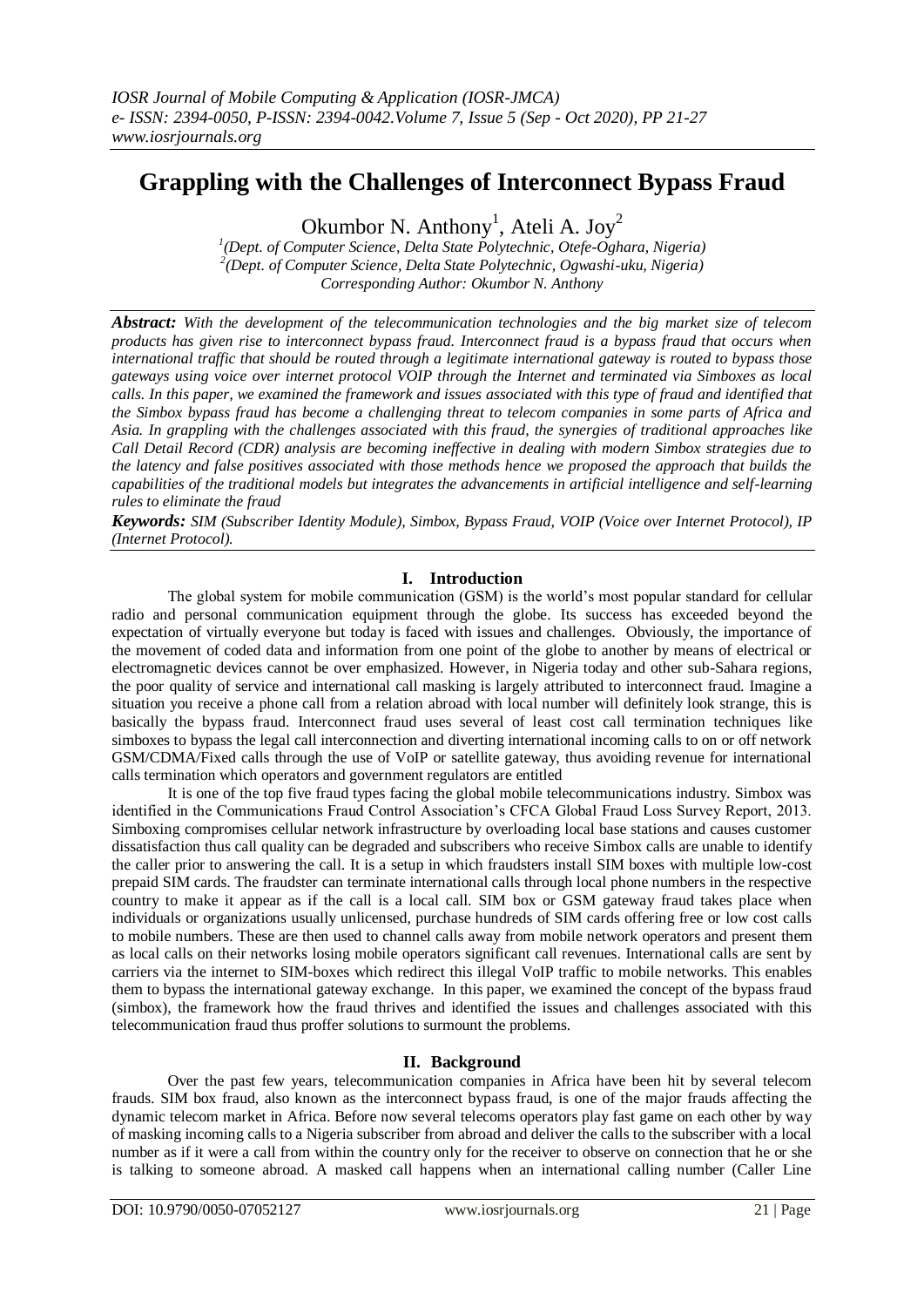Identity) is masked as local number traffic. It is a deliberate attempt by the fraudster to avoid paying the correct International Termination Rate (ITR) for international calls, but to benefit by paying Local Termination Rate (LTR). According to a survey by the Communication Fraud Control Association CFCA [1] reported that the mobile telecom industry lost more than 29.2 billion US dollars in 2015 alone due to telecom fraud. Besides those big losses, telecom fraud causes other indirect losses to mobile operators, like: network congestion, deny of service and decrease in quality of service. However, the growth of mobile subscribers in Africa is driven by low call prices and availability of cheaper handset. The competition arising from over-the-top (OTT) providers has put an additional pricing pressure on telecommunication companies, forcing them to design new bundled offerings encompassing data, voice and SMS. Such bundles bring much lower per-minute revenue for the operators as compared to traditional services [1]. Fraudsters operating the SIM boxes are taking advantage of this scenario to bypass the formal call termination systems that fetch higher tariffs to telecoms companies. The calls routed through the internet protocol IP networks are terminated using local SIM gateways, thus compromising the formal interconnection networks and bringing heavy losses to the telecoms who have invested in building the networks. Traditionally, Africa countries are known to have higher interconnection tariffs compared to other regions, which further explains why such frauds are prevailing in Africa. According to CFCA report, the most prevalent fraud occurring at the network level is as shown in Figure 1.



**Fig 1**. CFCA Report Fraud Reponses

The Fig. 1, depicts that International revenue share fraud (IRSF) and bypass (Simbox) fraud are the largest contributor to the overall fraud losses according to CFCA. As Africa seems to be the hub for mobile network fraud, more than eighty percent mobile operators have experienced Simbox fraud.

## **III. Literature Review**

The mechanism of electromagnetic wave propagation is diverse, poor quality of services such as frequent call drop, echo during radio conversion, cross talk, poor inter and intra connectivity, network congestion, fraudulent activities and many other network problems, may be attributed to poor quality of services deliver to the end user of the GSM Mobile Unit (MU). In consideration of this, [2] reported that GSM network in Nigeria is currently faced with the challenge of customers' dissatisfaction in the quality of service offered by the existing network operators. Today cellular phones have become an indispensable part of our everyday life and these cellular networks are responsible for generating and distributing of radio signals that are used by cellular phones over wide geographic areas [3]. In general security is required for every telecom device, and as cities provide Internet connectivity to ample variety of devices, security becomes a very critical challenge. In the telecom industries, existing research work is mainly focusing on subscription and superimposed types of fraud. However, another type of fraud called SIM box bypass fraud has become a challenging threat to telecom companies in some parts of Africa and Asia. The success of this fraud depends on obtaining SIM cards. Therefore, the effects of SIM box bypass fraud vary across countries. In countries where unregistered SIM cards are not allowed and the government laws recognize the SIM box devices as illegal equipment, the effect is less compared to countries where obtaining of SIM cards by customers is very cheap or even free and government laws do not prohibit unregistered subscribers. The fact that this type of fraud is not a problem for all telecom companies worldwide might justify the reason why the publicly available research on this type of fraud is very limited [4].

Though telecommunication industry suffers major losses due to fraud there is little comprehensive published research on this area mainly due to lack of publicly available data to perform experiments on. One limitation faced by researchers is getting secondary data from cellular operators for experiments. The data to be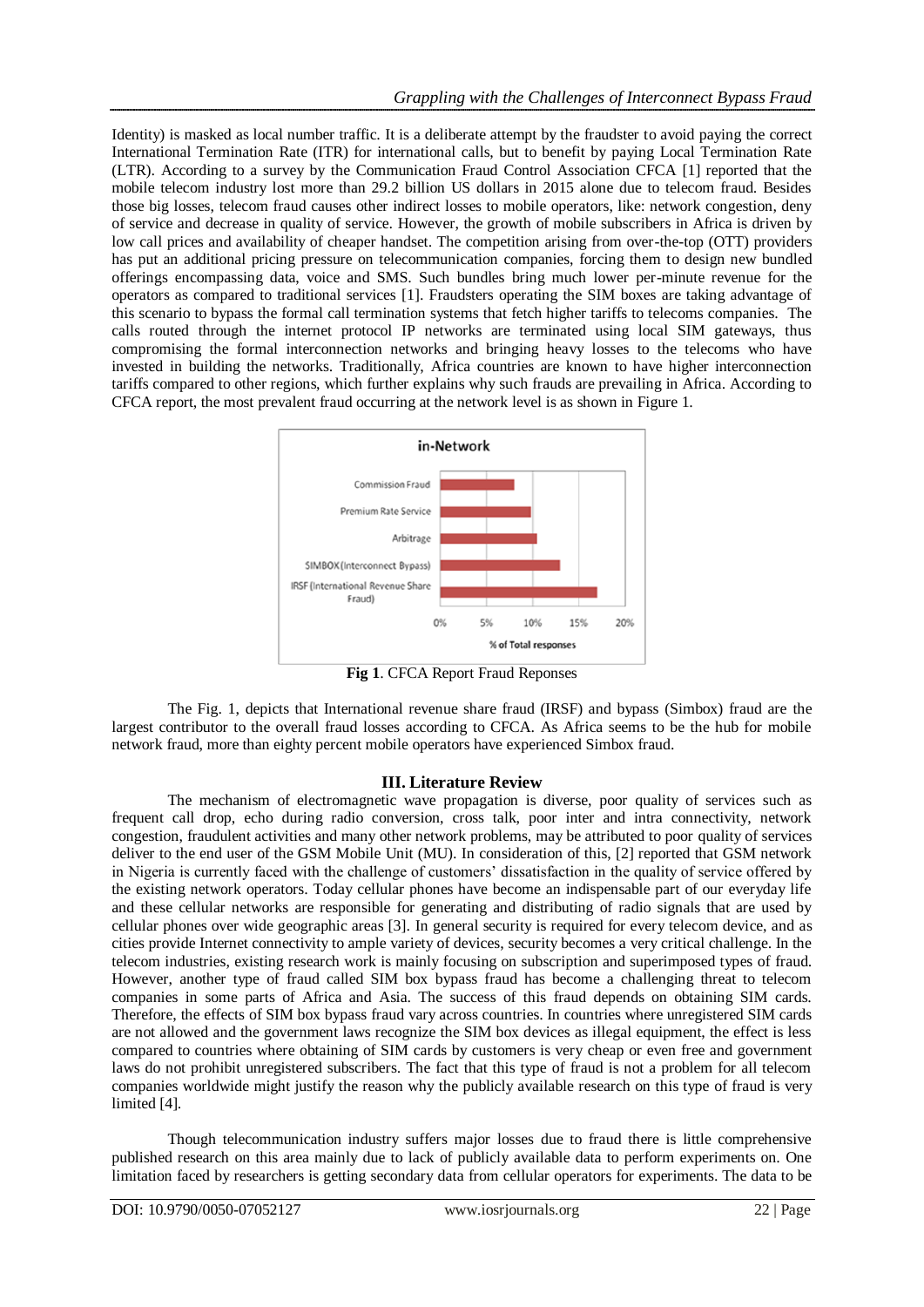used for the experiments contains confidential information of customers and in most cases law and enforcement authorities prohibit exposing the confidential information of customers [5]. On the other hand, any broad research published publicly about fraud detection methods will be utilized by fraudsters to evade from detection [6, 7]. Most research investigated Call Detail Record (CDR) analysis combined with machine learning algorithms to detect fraudulent Simboxes [8, 9, 10] and few others used Audio analysis [11].

## **IV. Framework of Simboxing**

SIM boxes are programmed to mimic the activities of a normal call user. The equipment can have SIM cards of different operators installed, so a single SIM box can operate with several GSM gateways located in different parts of the world. The availability of SIM cards at cheaper prices and the lack of law enforcement over the sale of prepaid SIM cards have also favored the growth of SIM box fraud. Figure 2 shows Simbox and its components.



**Fig. 2**, Simbox and its components

The way Simboxing works is that International voice traffic termination fraud, which is Simbox fraud occurs when international traffic that should be routed through a legitimate international gateway is routed to bypass those gateways and is terminated via Simboxes as local calls. This scenario requires that the fraudsters have access to advanced technology, which is capable of making international calls appear to be cheaper. Figure 3 below demonstrates bypass fraud using least cost call termination techniques like SIM Boxes, to bypass the legal call interconnection and diverting international incoming calls GSM through the use of VoIP or Satellite gateway, thus avoiding revenue for international calls termination which operators and government regulators are entitled.



**Fig 3**. A unified Model of Bypass Structure

To further understand the framework of how bypass fraud is committed, firstly we describe the legitimate way for international calls. Assuming that mobile operator MO (Caller A) and MT (Caller B) live in different countries. Caller A makes a call to caller B over the mobile operator. The mobile operator of country A takes the call and sends it through his international gateways to carriers (Transit operators). The transit operator then routes the call through legitimate paths and pay a toll to transit operator for landing call to the destination address. When a call is routed through the legitimate path then transit operators and MT operator earns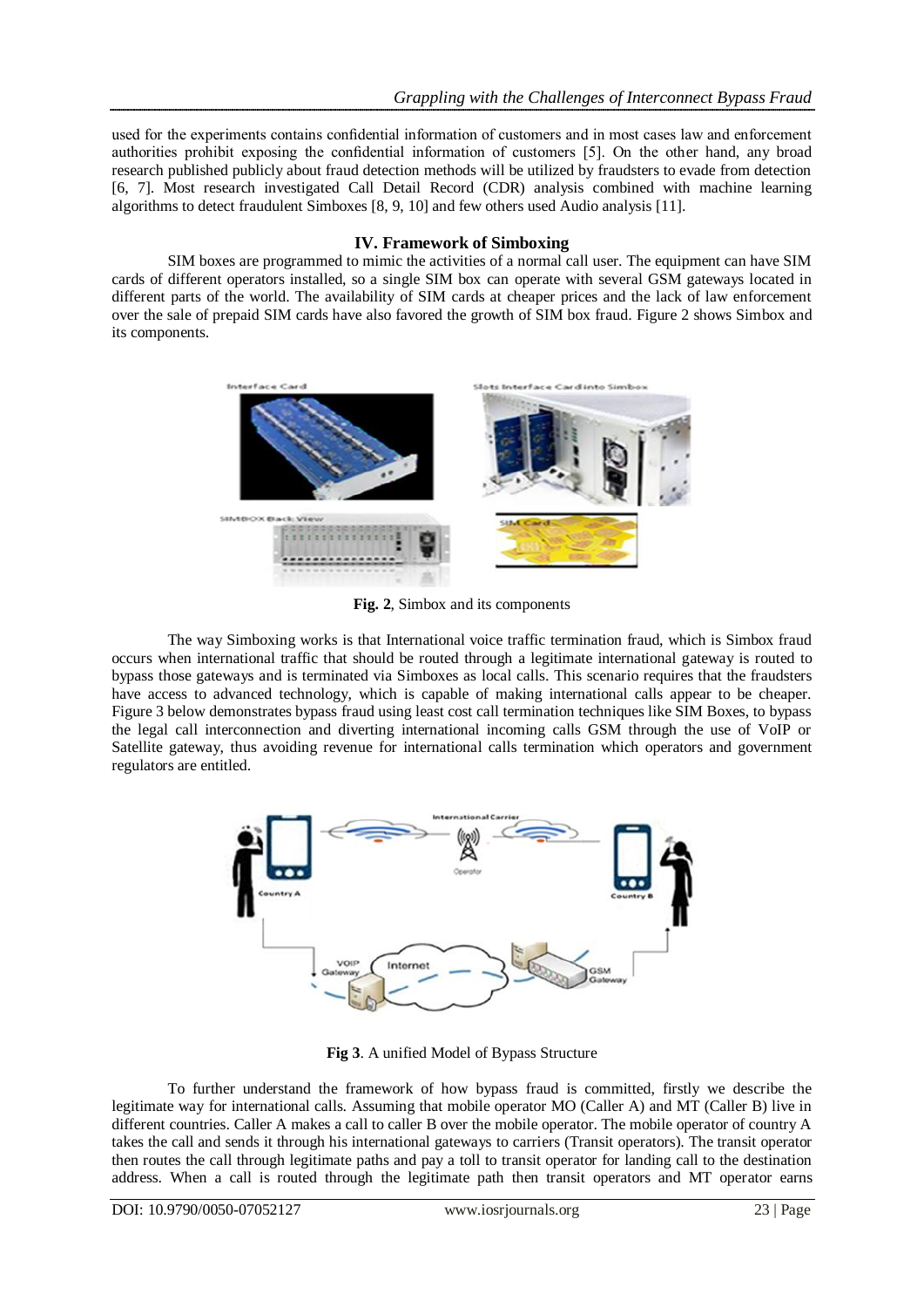international charges for termination of the call. Basically in bypass fraud scenario fraudster abuse the international traffic and reroute the traffic illegally by using VOIP (Voice over internet protocol) through sim box.

## **V. Issues Associated with Interconnect Fraud**

The major issue why Simbox fraud is hard to overcome is the fact that the use of prepaid SIM cards whose true owners (even when registered) and physical addresses are hard to trace compared to post-paid SIM cards that are only given to known customers after a thorough credit vetting exercise that often involves physical visits to customer premises/offices.

The second issue is the huge difference between the incoming international interconnect rates and the local tariffs that make the fraud very profitable. Telecom companies have aggressive packages and promotions in form of bundles and unlimited accesses to calls for a given period, mostly on the same network aimed at lowering the churn rates to attract new customers. These are the same packages that are exploited by fraudsters. Even conmen thrive partly because of these offers that give them unlimited access to on-net calls. The fraudsters are smart, technology aware and mask themselves to look like genuine customers.

However, global fraud experts agreed that the cause of simboxing is the differentials between international call rates and local rates which create opportunity for the fraudsters. International bypass fraud is a prolific and costly fraud in today's mobile industry [12]. Fraudsters take advantage of the rate differentials between international and local calls to profit from calls that should be billed by the local mobile operator at higher international rates but instead get billed at local "on-net" rates. Similarly, the global telecom company AT&T, agreed that, Simbox voice fraud occurs when the cost of terminating domestic or international calls exceeds the cost of a local mobile-to-mobile call in a particular region or country.

The impact is huge in terms of the loss in revenues to telecommunication companies and taxes to the government. It is estimated that Africa loses up to 150 million US dollars every year to interconnection frauds. Reports suggest that two years back Simbox fraud had brought in losses of 12 to 15 million minutes' worth of revenue to Kenyan government and operators, and about US\$5.8 million to Ghana government [13].

The effects therefore are that telecommunication companies pay tax to the government based on the revenue they earn. For example, in Uganda, telecom companies pay 2% of all their gross revenue to the Uganda Communications commission. This means once their revenue is low, the amount paid to the regulator dwindles.

Another striking issue is the quality of calls that is very poor due to congestion of SIM cards on the same mast; calls fail to go through when the SIM cards are blocked by operators or when the SIM cards run out of airtime or packages. In addition, there are dropped calls when the SIM cards run out of airtime/benefits from the operators and customers are unable to call back in case of missed calls since the genuine caller's international number is not displayed.

*A.* **Challenges Faced By Stakeholders**

 *Revenue loss to Simboxing:* As mentioned earlier the issue of revenue loss to simboxing is a major challenge faced by cellular operators. Countries with little to no differential between international termination costs and local call rates, simboxing is non-existent, but in countries like Ghana, Rwanda and Tanzania where there is significant differential between the two rates, Simbox fraud exists as shown in Table 1.

| Intn'l<br>Cost |        |          | <b>SIMBOX Fraud</b>                                                               |
|----------------|--------|----------|-----------------------------------------------------------------------------------|
| \$0.03         | \$0.07 | $-$0.04$ | No                                                                                |
| \$0.04         | \$0.04 | \$0.00   | No                                                                                |
| \$0.19         | \$0.03 |          | Yes                                                                               |
| \$0.22         | \$0.03 |          | Yes                                                                               |
| \$0.22         | \$0.09 | \$0.13   | Yes                                                                               |
| \$0.26         | \$0.10 |          | Yes                                                                               |
| \$0.18         | \$0.12 |          | Yes                                                                               |
|                |        |          | Term <sub>Local</sub> Call Rate Arbitrage<br>\$0.16<br>\$0.19<br>\$0.16<br>\$0.06 |

**Table 1:** Effect of Arbitrage on Simboxing

*Source: [14].*

If Ghana were to adopt an approach similar to countries like South Africa, probably the rise in international incoming traffic resulting from the cheaper rates would make up the loss from reduced rates. As Table 1 above demonstrates how removing the price differential removes the Simboxing opportunity.

 *Availability of Simboxes in open market*: Sim boxes are now available in several open markets including popular e-commerce platforms for less than \$1000 per unit. To worsen this situation, Over-the-top (OTT) providers like Vibers are now explicitly selling their call termination capabilities to lure roaming customers to such bypass activities. In addition, the challenge now faced by OTT development is the recent Skype offering of free calls to mobiles and landlines in some advanced countries like the United States and Canada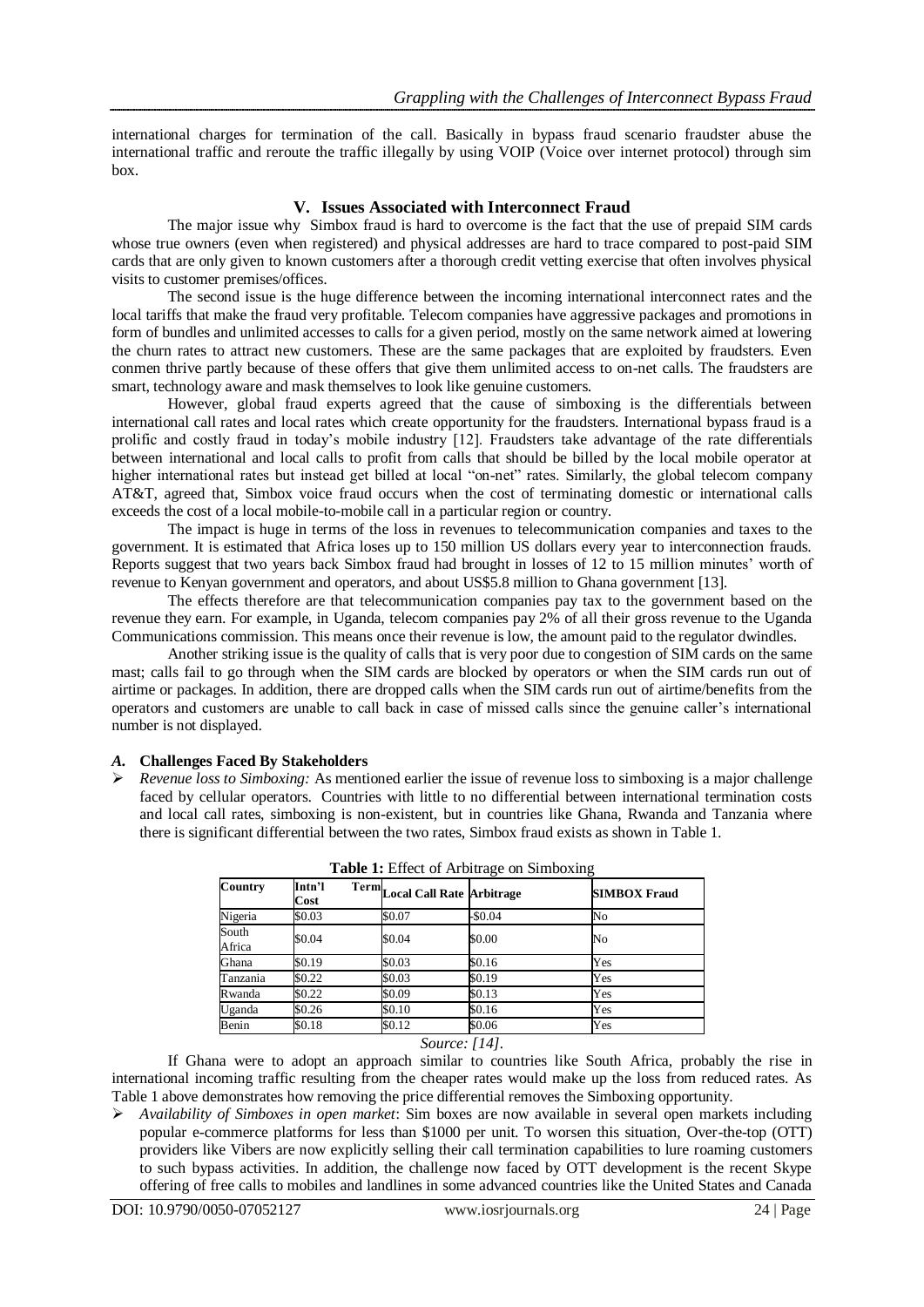from India. These evolving trends convey the scale at which the SIM fraud is growing, calling for immediate action from telecommunication companies to safeguard their revenue streams. To surmount this challenge, employing measures such as active detection by making test calls that help the service provider detect SIMboxes and use of external vendor like LATRO Systems to locate and disable SIMBOX operations.

- *Avoidance of Sim blocking:* One serious challenge is the avoidance of Sim blocking. Every attempt to improve detection technology, fraudsters develops their method to avoid detection and increase profit. Some of the methods used by fraudsters to avoid SIM blocking includes but not limited to [15].
- a) Human Behavior Simulation (HBS): According to literature, some features can be used to identify SIMbox fraud, for example: The SIMbox is static; most calls are outgoing calls; no usage of network services like SMS, GPRS; and others. However, smart SIMboxes are designed to mimic the behavior of normal customers by using Human Behavior Simulation (HBS). This technique makes detection of fraudsters very difficult if no advanced detection algorithms were used. HBS encompasses the following:
- *i) Migration of SIM:* Fraudsters are deploying many gateways in different locations, for instance, some in crowded places, shopping malls or one in the city center and once in a while they swap the SIM cards between the gateways, so it would look like the user is on move. The swapping operation could be done manually or automatically using software. The strategy of implementing geo-location solution will expose the location of the equipment and their operators for confiscation and prosecution
- *ii) Lists of Family:* Conventional SIMboxes reroute the call from voice-over-internet protocol (VoIP) to the global system for mobile communication (GSM) network, so they make calls to large numbers of different network customers. The use of family lists is a smart way to avoid this, where each SIM is assigned to reroute calls to a specific list of numbers, the detection of large different numbers could be avoided.
- *iii) Other Network Services Usage:* The use of SIMboxes using voice services makes them vulnerable to detection. In order to mitigate this issue smart SIMboxes are making calls and sending SMS to each other. Also, sometimes they use some internet services provided by the network operator.
- *iv) Rotation of SIM:* The detection of SIMboxes can be easy if fraudsters operate their SIMs excessively around the time of work, so they limit their usage by rotation of the SIMs as workers shifts. This will make SIMs operate in limited hours a day, which simulates the behavior of ordinary customers. To mitigate this passive detection is employed using an analytical system such as FraudBuster. This analytical system has intelligent algorithms that are able to identify if the call behavior is from a SIMBOX or not.
- b) *Anti-Spam:* Test Call generation (TCG) is one of the effective ways to detect SIMs used in SIMboxes, by using different routes to known local network numbers. The incoming call will appear weather it is from an international number or from a local number; if it was from a local number then it must be associated with some SIM card used in a SIMbox and easily processed by the fraud department. Moreover, the fraudsters analyze the voice call traffic coming toward their SIMboxes and based on usage and other patterns they could determine whether the calls were real subscriber calls or were originated from a TCG system. They could then either block the test calls and prevent them from reaching the SIM box, or reroute the calls to a legitimate route so as to avoid detection.

From the forgoing, the challenges are quiet enormous, as advanced measures must be taken to tackle this problem. In this work, we proffer a unified solution to surmount these challenges.

## *B.* **The Way Forward And Solution**

Globally, the difference in approaches adopted by different countries to deal with the fraud makes it difficult for operators to develop a unified strategy to fight these frauds. IP interconnection services are treated as legal in a few countries whereas they are banned in other countries due to the regulatory issues associated with such activities. For example, the Ghanaian government has declared SIM boxes illegal and made several arrests in this regard.

The recent developments around Sim-box fraud have further aggravated the challenges faced by telecos. With no scope for regulatory remediation, the only way forward for them is to prevent these attacks using advanced technologies. Traditional approaches like Call Detail Record (CDR) analysis are becoming ineffective in dealing with modern SIM box strategies due to the latency and false positives associated with those methods.

As the market evolves, we suggest that operators should look towards a unified approach that can help them address the crisis in a much proactive manner. The developments around machine learning and test call group (TCG) analysis have favored the growth of an integrated solution to combat the fraud in a cost-effective manner. The approach builds the capabilities of the traditional models but integrates the advancements in artificial intelligence and self-learning rules.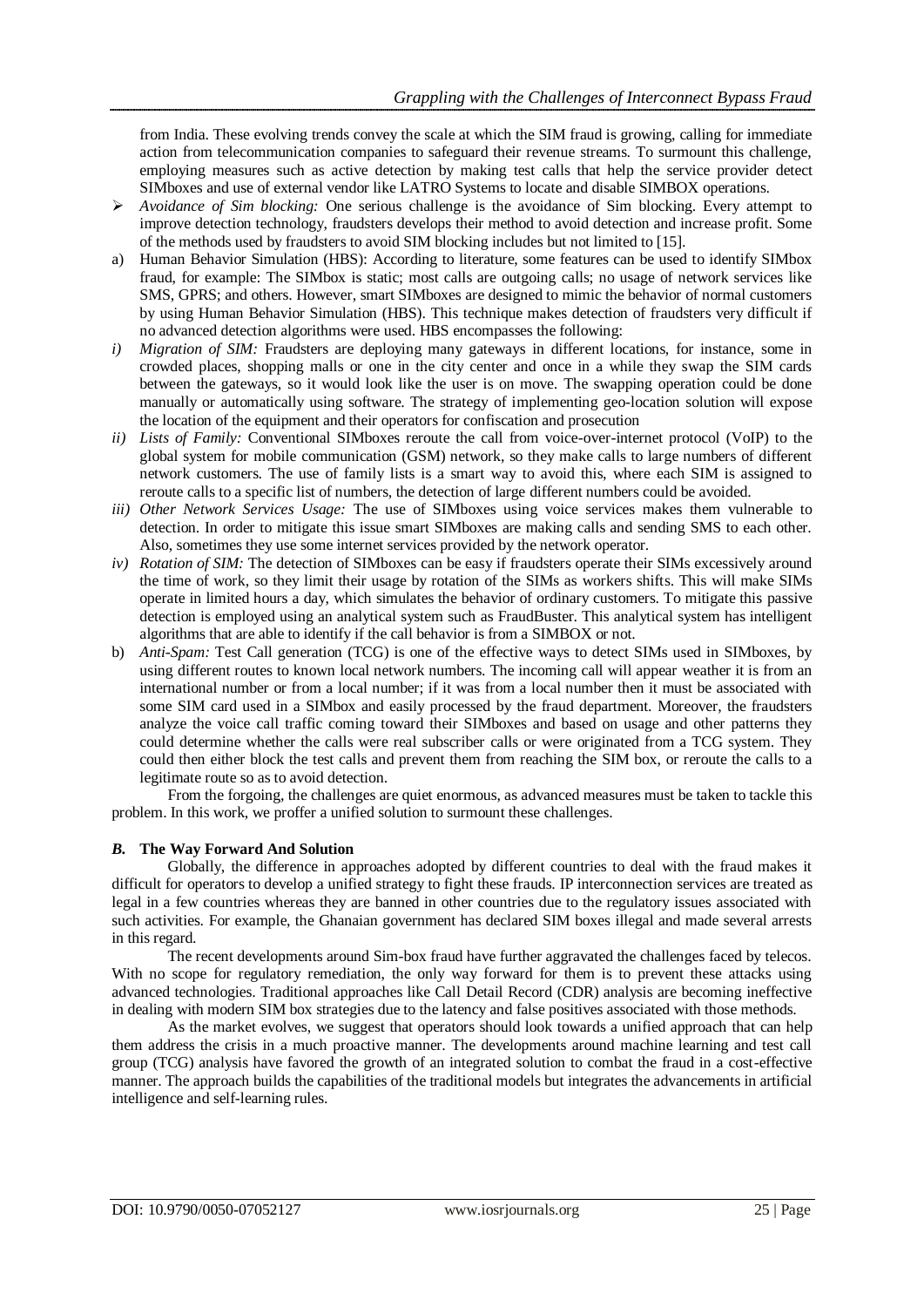#### **VI. Recommendation**

In order to have a lasting solution to the SIM Box fraud, we recommend the following measures:

- We recommend that regulators must task service provider and implementers to provide location-aware system and enhanced bypassed traffic detection. Such system has the capability of providing the global position system GPS coordinates for the exact location of the SIM Box and also to identify fraudulent VoIP calls in real-time. Such proposed intelligent solution could be software or hardware device programmed to intelligently detect cases in real-time and then enforce immediate blocking of the SIMs detected.
- National Commissions responsible for regulation should put measures in place to reduce the sale of pre-paid SIM cards by mobile telecommunication companies.
- Regulators must speed of the implementation processes of SIM registration and sanction must be taken against any network operator whose SIM is used for perpetrating crime without proper profiling.
- More research work should be done in development of intelligent system that can detect, locate and report the fraud for onwards investigations.
- To avoid financial losses, real-time information of any suspicious or potentially fraudulent activity can be instantly identified and brought under control with fraud management system. Such that automation of fraud detection process, implementation of organizational standards, customized policies, rules, and thresholds are built around the regulator specific needs and operational requirement.
- Government must put in place legal framework to ensure that the law enforcement agencies, regulators, Network service providers and operators collaborate to bring the perpetrators of this fraud to justice.

#### **VII. Conclusion**

This paper presented that with the development of telecommunication and technology, and the big size of telecom market that found very attractive to fraudsters, traditional types of fraud has been replaced with more complex ways of frauds known as bypass fraud. This research focused on Simbox fraud that occurs when international traffic that should be routed through a legitimate international gateway is routed by VOIP (Voice over internet protocol) technique to bypass those gateways and is terminated via SIMboxes as local calls, in which the scenario requires that the fraudsters have access to advanced technology, capable of making international calls appear to be cheaper. Simboxing framework, how it works and issues associated with the fraud were discussed. We identified that SIM box bypass fraud has become a challenging threat to telecom companies in some parts of Africa and Asia. In concluding, we noted that the recent developments around Sim-box fraud have further aggravated the challenges faced by telecoms. With no scope for regulatory remediation, the way forward for them is to prevent these attacks using advanced technologies. The approach should build the capabilities of the traditional models that integrate the advancements in artificial intelligence.

#### **Acknowledgements**

The authors acknowledge NCC for the useful information provided in the course of this research work. Also, we acknowledge the tremendous cooperation of Glo mobile telecommunication company in Nigeria and MTN Ghana.

#### **References**

- [1]. http://www.cfca.org/fraudlosssurvey Communication Fraud Control Association, Global Fraud Loss Survey [Internet]. 2015 [cited 2016 Dec 3] (Telecom Industry Report, 2015).
- [2]. J. C. Ogbulezie, M. U Onu., J. O. Ushie and B. E Usibe, "Propagation models for GSM 900 and 1800 MHZ for Enugu, Nigeria" Network and communication technologies, Vol.2, No.2
- [3]. C. Emeruwa, "Comparative Analysis of Signal Strenght of Some Cellular Networks in Umauahia Eastern Nigeria". Journal of Electronics and communication Engineering Research. Volume 2.
- [4]. H. E. Abdikarim, S.Ibrahim and R. Sallehuddin, "Detecting SIM Box Fraud Using Neural Network"*,* Springer Science+Business Media Dordrecht 2013
- [5]. C. Hilas and P. Mastorocostas, "An application of supervised and unsupervised learning approaches to telecommunications fraud detection", Knowl Based Syst 21(7):721–726
- [6]. M. Taniguchi, M. Haft, J. Hollmen and V. Tresp, "Fraud detection in communications networks using neural and probabilistic methods". In: Proceedings of the 1998 IEEE international conference on acoustics speech and signal processing, vol 2. IEEE, Los Alamitos, pp 1241–1244
- [7]. N. L Azgomi, "A taxonomy of frauds and fraud detection techniques". In: Proceedings of *CISTM 2009*, Ghaziabad, India, pp 256– 267.
- [8]. R. S. A Elmi and H. S. Ibrahim, "Detecting SIM Box Fraud Using Neural Network", IT Converg. Security. vol. 215, pp. 575–582, 2013.
- [9]. R., S. Sallehuddin, A. Ibrahim, M. Zain, and A. H. Elmi, "Classification of SIM Box Fraud Detection Using Support Vector Machine and Artificial Neural Network", Int. J. Innov. Comput., vol. 4, no. 2, pp. 19–27, 2014.
- [10]. I, M. Murynets, R. P. Zabarankin, and A. Panagia (2014), "Analysis and detection of SIMbox fraud in mobility networks," Proc. *IEEE INFOCOM*, pp. 1519–1526, 2014.
- [11]. B. Reaves, E. Shernan, A. Bates, H. Carter, and P. Traynor, "Boxed Out: Blocking Cellular Interconnect Bypass Fraud at the Network Edge", USENIX Secur. Symp. 2015, pp. 833–848, 2015.
- [12]. Latro Enterprise Report, 2018